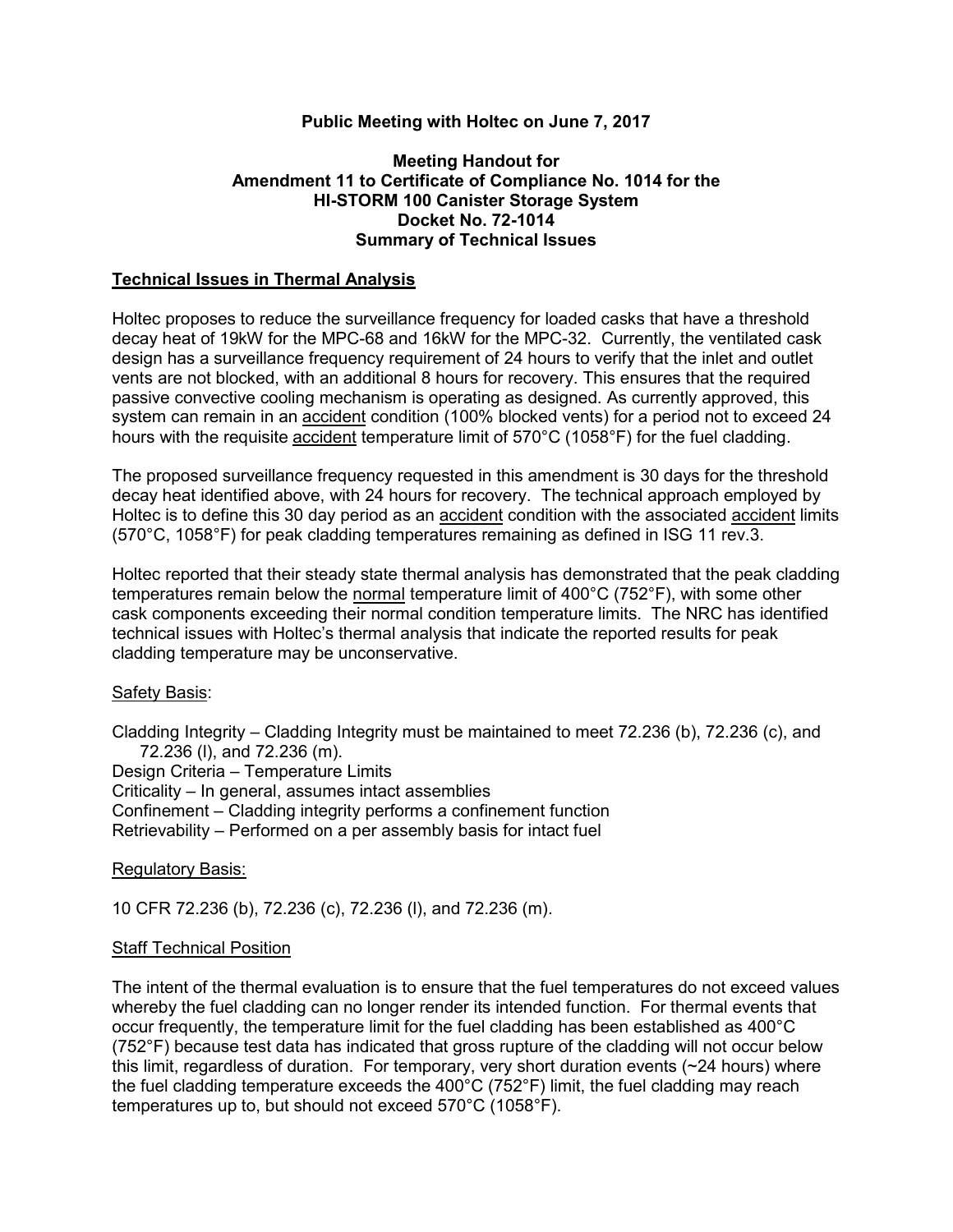June 7, 2017 Public Meeting HI-STORM 100 Amendment No. 11 Docket No. 72-1014

### Scope of Review

A defined accident duration of 30 days (with recovery period) and specification of an accident temperature limit or limits that apply to all authorized fuel types.

Holtec would need to provide:

- (a) An evaluation which demonstrates that the MPC-32 and MPC-68 are safe at normal, off normal and accident conditions. At a minimum, this should include a revision to the MPC-68 thermal analysis provided to include the proper solar insolation values referenced in the FSAR, if this thermal analysis will be relied upon to demonstrate safety.
- (b) An evaluation of internal pressure considering 100% fuel rod rupture, with 100% of the fill gas and 30% of the fission gas products concurrently with credible accident conditions.
- (c) Material performance data or other technical argument that demonstrates that no loss of safety function occurs during the accident duration and at accident temperature limits for all Important to Safety components.

#### Reference

ISG-11, Rev.3.